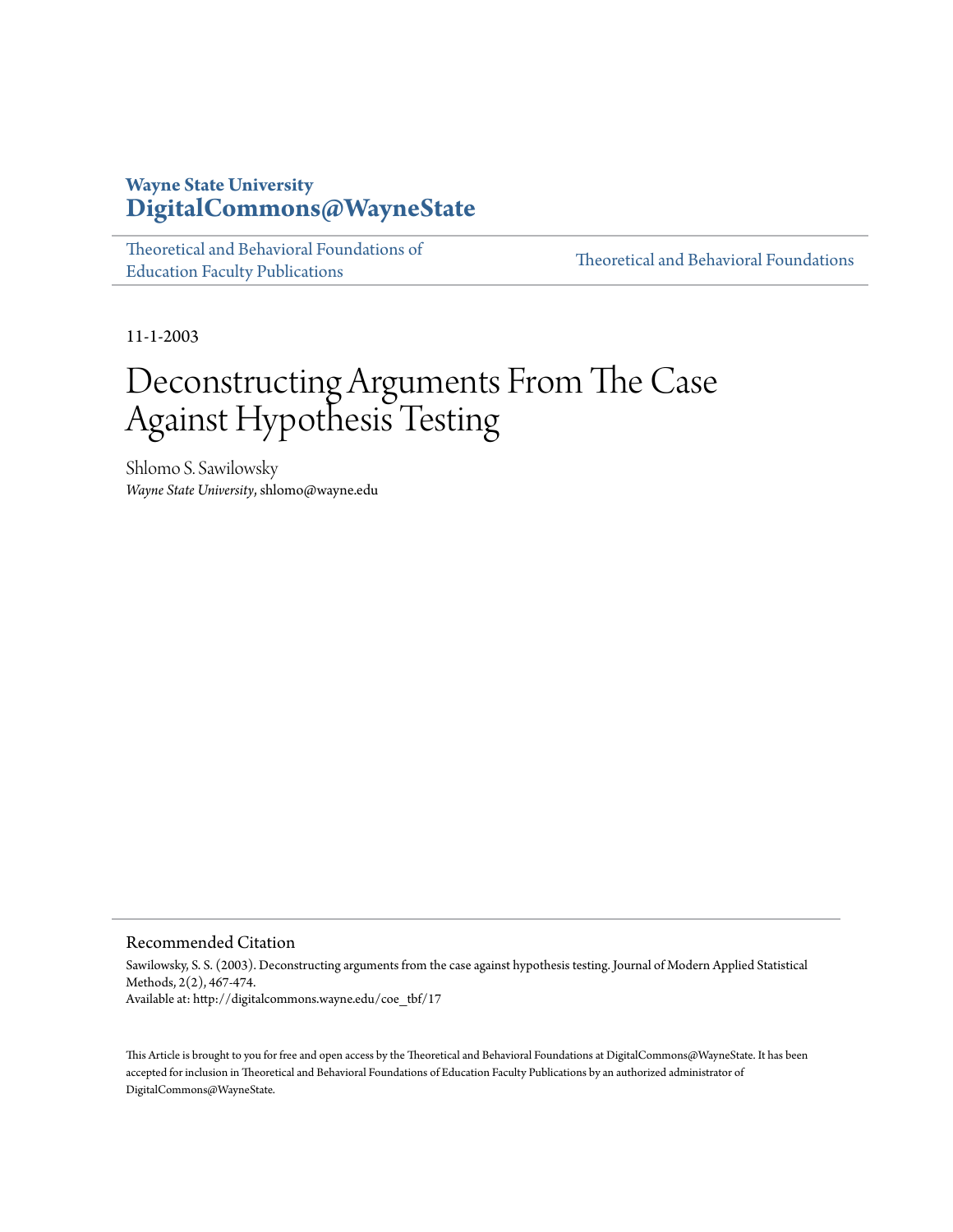## Deconstructing Arguments From The Case Against Hypothesis Testing

Shlomo S. Sawilowsky Educational Evaluation and Research Wayne State University

The main purpose of this article is to contest the propositions that (1) hypothesis tests should be abandoned in favor of confidence intervals, and (2) science has not benefited from hypothesis testing. The minor purpose is to propose (1) descriptive statistics, graphics, and effect sizes do not obviate the need for hypothesis testing, (2) significance testing (reporting p values and leaving it to the reader to determine significance) is subjective and outside the realm of the scientific method, and (3) Bayesian and qualitative methods should be used for Bayesian and qualitative research studies, respectively.

Key words: Hypothesis testing, bracketed intervals, significance testing, effect size, Bayes, qualitative

## Introduction

There has been an increasing amount of journal space given to the case against hypothesis testing over the past quarter of a century. The ensuing debate has taken many directions and has been graced with many forms of argumentation (see, e.g., Sawilowsky, 2003a; Knapp & Sawilowsky, 2001). Two styles of attack against hypothesis testing are contested here.

 The first is the proposition that hypothesis testing should be abandoned in favor of confidence intervals. (I prefer the term "bracketed" instead of "confidence" interval for reasons noted in Sawilowsky, 2003a.) Ancillary to this attack is the proposition that hypothesis testing is tolerable if and only if it is (a) buttressed with a report of effect sizes, (b) accompanied by graphical displays, or (c) Bayesian.

 The second style of attack is that hypothesis testing should be abandoned due to philosophical arguments. An example is embodied in the question if science has benefited by hypothesis testing.

 $\mathcal{L}_\text{max}$ 

Shlomo Sawilowsky is Professor of Education and Wayne State University Distinguished Faculty Fellow. Email: shlomo@wayne.edu. The author gratefully acknowledges discussions on the ether with Rabbi Chaim Moshe Bergstein.

The "Confidence" Interval Attack

 Neyman (1934), who discovered the bracketed interval, equated the probabilities associated with its lower and upper bound with "the ordinary concept of probability" (1934, p. 590). Initially, he seemed to equate it with the fiducial argument promulgated by Fisher (1930). The presumed lack of difference in the derivation of bracketed intervals and fiducial probabilities was the focus of the discussion subsequent to the reading of Neyman's (1934) paper before the Royal Statistical Society. Bowley (1934) raised the question and presented his answer, "I am not at all sure that the 'confidence' is not a 'confidence trick'… Does it really take us any further?... I think it does not" (p. 609). He considered bracketed intervals to be nothing more than ordinary probabilities expressed in a new form.

 Neyman (1934) replied that "questions raised in the discussion on the confidence intervals would require too much space. In fact, to clear up the matter entirely, a separate publication is needed…[and] this is in preparation" (p. 623). He alluded to the nature of the response that would follow: "It has been suggested in the discussion that I used the term 'confidence coefficient' *instead* of the term 'fiducial probability'. This is certainly a misunderstanding" (p. 623). Did Neyman differentiate between his proposed bracketed interval and the venerable hypothesis test?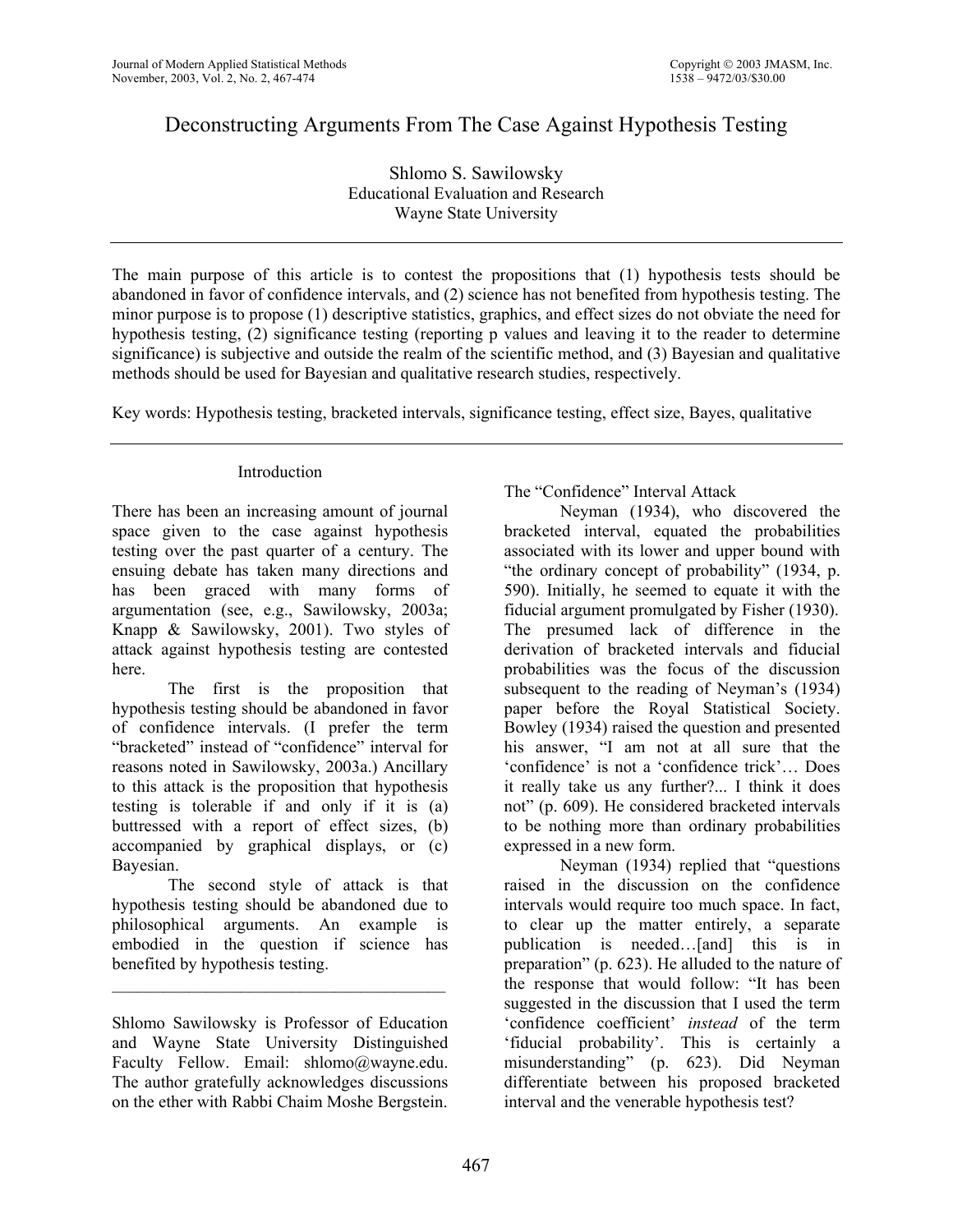No. Neyman (1935) immediately disabused readers of the statistical literature of this notion. He stated, "The problem of estimation in its form of confidence intervals stands entirely within the bound of the theory of probability" (p. 116), as does hypothesis testing. How, then, did the claim that bracketed intervals are superior and preferred eventually arise as a weapon in the arsenal of the camp attempting to make a case against hypothesis testing?

 Neyman (1941) reviewed the development of the bracketed interval, which is translated from the Polish "przedzial ufności." He mentioned this phrase in 1930 in lectures at the University of Warsaw and the Central College (Agriculture) in Warsaw, Poland. Prior to the redaction of the theory, Pytkowksi (1932) published a practical application.

 Neyman (1941) recounted that he had noticed numerical similarities obtained with his method and that of the fiducial argument. As a result, he had initially assumed the two paradigms were identical. Neyman was satisfied with considering the bracketed interval as an extension of the fiducial argument because Fisher (1930) had priority.

 Eventually, Neyman (1934) became estranged from the fiducial argument. He no longer considered the two theories interchangeable. He left the reasons unstated in his opening presentation before the Society.

 Fisher (1934) attended the reading as a discussant. Historical accounts of the exchange were varied. Some expressed chagrin with Fisher, who offered minimal comments on the new methodology, and instead concentrated on the relative merits of random vs purposive sampling selection. Others, in noting Bowley's (1934) comment that the paper was difficult to understand, assumed that Fisher might have neglected to read Neyman's paper prior to the reading and simply didn't follow it. Still others proposed that this was Fisher's feeble attempt at blocking his baton from being passed to Neyman, just as Karl Pearson had tried in vain two decades prior with Fisher.

 These reports misrepresented Fisher's response. Most of his comments were directed to the sampling problem because that was the primary thesis of Neyman's (1934) paper. Moreover, a careful review of the published

discussion indicates that Fisher understood the paper's implication quite well. His response was a terse defense of the fiducial argument as the explanation of ordinary probability.

 Neyman (1941) was surprised! Fiducial probability and the fiducial distribution of a parameter were "more or less, *lapsus linguae*, difficult to avoid in the early stages of a new theory" (p. 129). The fiducial argument was vague, misconceived, and vacuous in explaining ordinary probability.

 The aftermath took the form of considerable and animated debate in the literature on the fiducial argument. Many mathematical statisticians, regardless of theoretical persuasion, joined in the fray by publishing their support or concern. Wald (1939), Wald and Wolfowitz (1939), and Welch (1939) sided with the bracketed interval. Fisher (1935), Starkey (1938), Sukhatme (1938), and Yates (1939) defended the fiducial argument. Pitman (1939) opined that the two theories were essentially the same, as did Bartlett (1939) to a lesser extent.

 Bartlett (1936, 1939) also escalated the debate with the contention that where results diverge, the fault lies within the fiducial argument. As can be imagined, Fisher (1937, 1939a, 1939b) and Yates (1939) accepted the gauntlet. Jeffreys (1940) attempted to restore calm in claiming that the bracketed interval and the fiducial argument were both subsumed under inverse probability in the system of Bayes. This had no effect on the debate, of course, because few of the combatants were Bayesian. The controversy would only die with Fisher.

 Neyman (1941) succinctly described the relationship between the two theories: "There is none" (p. 130) because "the theories of fiducial argument and of confidence intervals differ in their basic conceptions" (p. 149). He was:

inclined to think that the literature on the theory of fiducial argument was born out of ideas similar to those underlying the theory of confidence intervals. These ideas, however, seem to have been too vague to crystallize into a mathematical theory. Instead, they resulted in misconceptions of 'fiducial probability' and 'fiducial distribution of a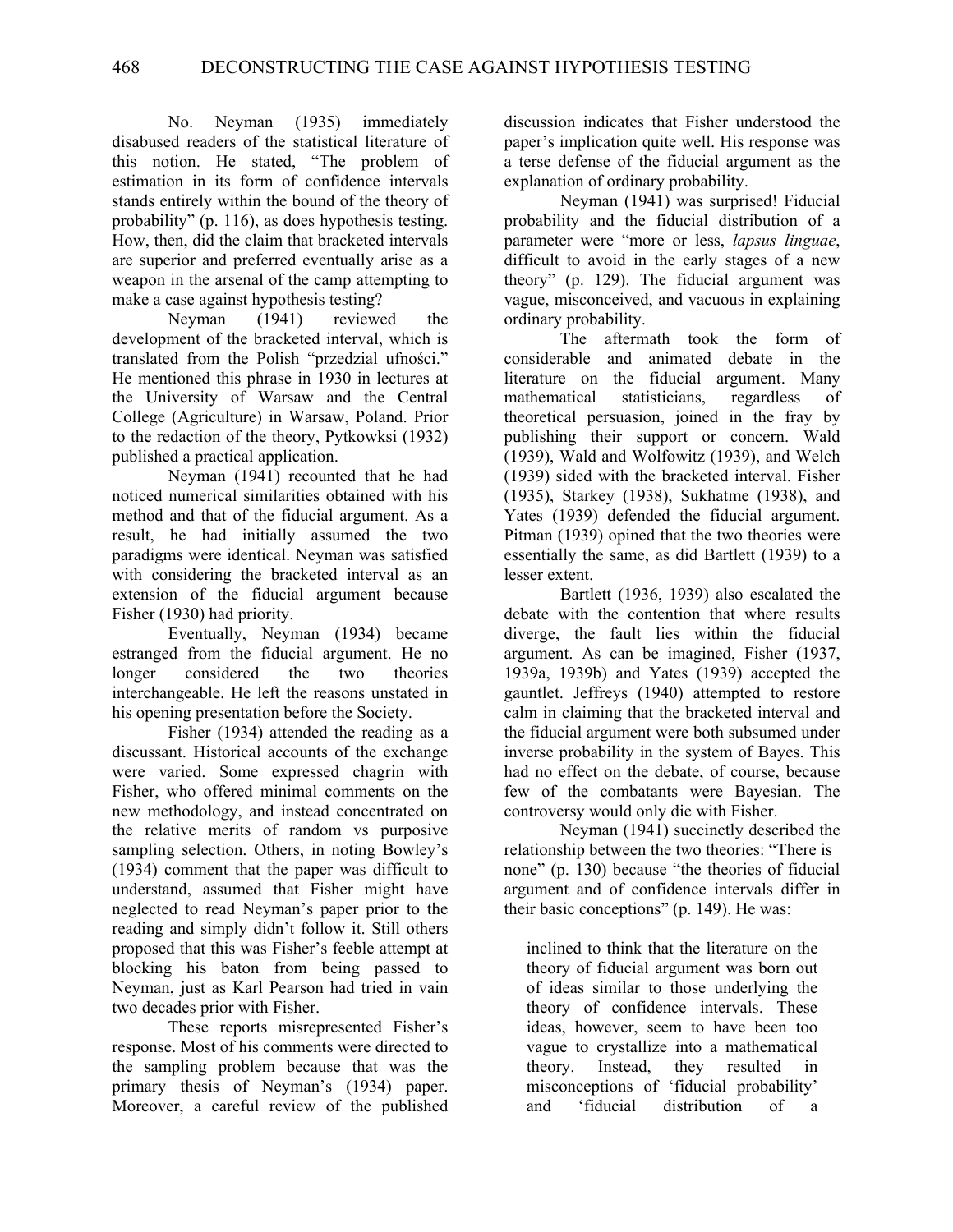parameter'… In this light, the theory of fiducial inference is simply non-existent. (p. 149)

 Return to the "confidence" interval attack against hypothesis testing. Fisher's fiducial argument as the explanation of probability was challenged and defeated. However, the ordinary understanding of probability, even in its application to Fisher's F test, was never challenged, much less defeated. Those who have raised the bracketed interval attack against hypothesis testing are merely exploiting Fisher's discredited nomenclature and explanation of probability as he applied it to hypothesis testing.

 Ordinary probability is synonymous in the theories of hypothesis testing and bracketed intervals. Certainly, this was Neyman's (1934) view. That is why we concluded, "There is an illogical swagger associated with criticizing hypothesis testing and subsequently advocating CIs [confidence intervals]" (Compton & Sawilowsky, 2003, p. 584).

Philosophical Attack

 "Has science benefited from hypothesis testing?" The question is silly. No reputable quantitative physical, behavioral, or social scientist would overlook the breadth and depth of scholarly knowledge and its impact on society that has accrued from over a century of hypothesis testing. The definitive evidence: William Sealy Gosset created the *t* test to make better beer.

 In an invited paper in this issue of *Journal of Modern Applied Statistical Methods*, Professor Dayton addresses alternative strategies to hypothesis testing. The motivating reference, Carver (1978), championed the case against hypothesis testing. Carver's (1978) attack was based on a variant of the philosophical attack: speculation and assertion. "Even if properly used in the scientific method, educational research would still be better off without statistical significance testing" (p. 398). Carver (1993) offered an "Einstein" gambit:

 An example from the history of science will help to illustrate this point. Michelson and Morley (1887) collected data relevant to the speed of light, testing the hypothesis that light travels through a medium called *luminiferous ether*. If this ether existed, then light should travel faster when moving in the same direction as the motion of the earth - similar to a boat traveling faster when going downstream compared with upstream. Michelson and Morley interpreted their published data, without tests of significance, as indicating that light traveled the same speed no matter what direction it was traveling. However, I subjected their published data to a simple analysis of variance (ANOVA) and found statistical significance associated with the direction the light was traveling  $(p. < 0.01)$ .

 It is interesting to speculate how the course of history might have been changed if Michelson and Morley had been trained to use this corrupt form of the scientific method, that is, testing the null hypothesis first. They might have concluded that there was evidence of *significant* differences in the speed of light associated with its direction and that therefore there was evidence for luminiferous *ether*. If this ether existed, then light should travel faster when moving in the same ether. That conclusion would have set back Einstein's ideas many years, because his notions about relativity are based on light traveling in every direction at the same speed. Fortunately, Michelson and Morley did not corrupt the scientific method by testing the null hypothesis before they interpreted their data with respect to their research hypothesis. (p. 288)

 The best research articles are those that include *no* tests of statistical significance. In a single study, these tests can be replaced with estimates of effect size and of sampling error, such as standard errors and confidence intervals. Better still, by conducting multiple studies, replication of results can replace statistical significance testing. (p. 289- 290)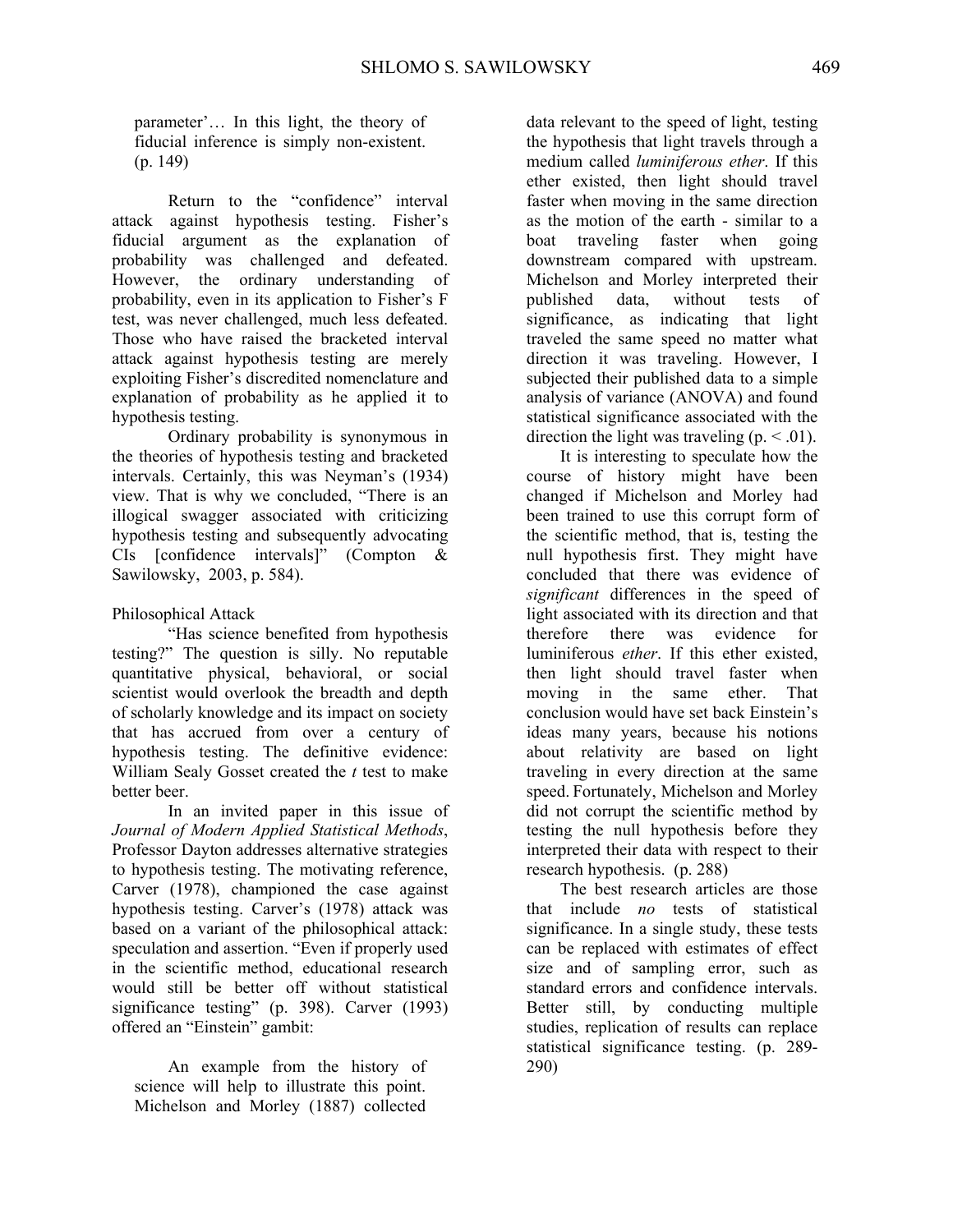Responses to Carver's (1993) claims appear below. In order to understand these remarks, it is necessary to preface with a description of interferometer data. Carver (1993) claimed the results were null. Indeed, the 1887 Michelson-Morley experiment is nearly unanimously touted as the most famous experiment that produced a null result. (See, e.g., Feynman, Leighton, & Sands, 1963.)

 The interferometer was invented by Michelson to estimate the speed of light. It was refined by Michelson (1881) and by Michelson and Morley (1887a, 1887b) in an attempt to acquire evidence on the medium of propagation of light called ether proposed by Aristotle. The hypothesized value, equal to the Earth's orbital velocity, was approximately 30 km/s.

 Michelson and Morley (1887a) did not use hypothesis tests (which had yet to be invented, not withstanding allegations regarding the dating of the sign test). Initially, they presented "the results of the observations… graphically" (p. 333). Visual inspection led to the conclusion there *was* an observed fringe shift, although it was less than what would be expected if the ether existed as hypothesized. They wrote, "It seems fair to conclude from the figure that if there is any displacement due to the relative motion of the earth and the luminiferous *ether*, this cannot be much greater than 0.01 of the distance between the fringes" (Michelson  $\&$ Morley, 1887a, p. 333).

 Next, they presented descriptive statistics. This led to the conclusion that "the ether is probably less than one sixth the earth's orbital velocity, and certainly less than one fourth" (p. 341). Values probably less than 5 km/s and certainly less than 7.5 km/s are not null, although different from the expected value of 30 km/s. Some results on interferometer experiments conducted from 1887 - 1935 are compiled in Table 1.

 The only null results via interferometry were obtained by Kennedy in 1926. His results were criticized by Illingsworth (1927), who found the equipment suffered from a "reduced optical system" (p. 692). Múnera (1998) noted that the Kennedy experiment was unclear regarding the local solar time of the initial orientation of the interferometer, which may have been at one of the four times per day that

Table 1. A Sampling Of Interferometry Results.

|                        |           | Velocity        |
|------------------------|-----------|-----------------|
| <b>Experimenter</b>    | Date      | (k/s)           |
| Michelson &            |           |                 |
| Morley                 | 1887      | $5 - 5.5$       |
| Morley & Miller 1902-4 |           | $8.7 \pm 0.6$   |
| Morley & Miller 1905   |           | 7.5             |
| Miller                 | 4/1/1925  | $10.1 \pm .33$  |
| Miller                 | 8/1/1925  | $11.2 \pm .33$  |
| Miller                 | 9/15/1925 | $9.6 \pm .33$   |
| Miller                 | 9/23/1925 | 8.22            |
| Miller                 | 2/8/26    | $9.3 \pm .33$   |
| Picard & Stahel        | 1926      | 69              |
| Picard & Stahel        | 1927      | $1.45 \pm .007$ |
| Illingworth            | 1927      | $< 3 - 5$       |
| Michelson,             |           |                 |
| Pease.                 |           |                 |
| & Pearson              | 1929      | 20              |
| Joos                   | 1930      | < 1.5           |
| Kennedy &              |           |                 |
| Thornkike              | 1932      | 24              |
| Michelson,             |           |                 |
| Pease,                 |           |                 |
| & Pearson              | 1935      | 20              |
|                        |           |                 |

the expected shift tends to zero. Subsequent experiments conducted by Illingsworth (1927) with Kennedy's equipment, but with resilvered mirrors, presented nonnull results.

 A variety of technical corrections were introduced to account for the non-null results. Experiments were carefully designed to rule out rival hypotheses, such as temperature, drift, sign of displacement, diurnal variation, and intersession averaging. Nevertheless, no study produced null results.

 Most interferometer experiments were conducted by Miller (1933). He took more than 200,000 readings from 1902 - 1927 based on 12,500 turns of the interferometer, including a joint effort with Morley in the early 1900s. (In comparison, Michelson and Morley made 36 turns in four days, and Piccard and Stahel made 96 turns in Belgium and 60 turns in Brussels.) Yet, Miller *never* obtained a null result.

 Shankland (et al., 1955) was Miller's assistant, and subsequently was Professor of physics at Case Western Reserve University (where Morley was Professor of chemistry until 1906). After the death of his boss, he criticized Miller's work on the ether, notably with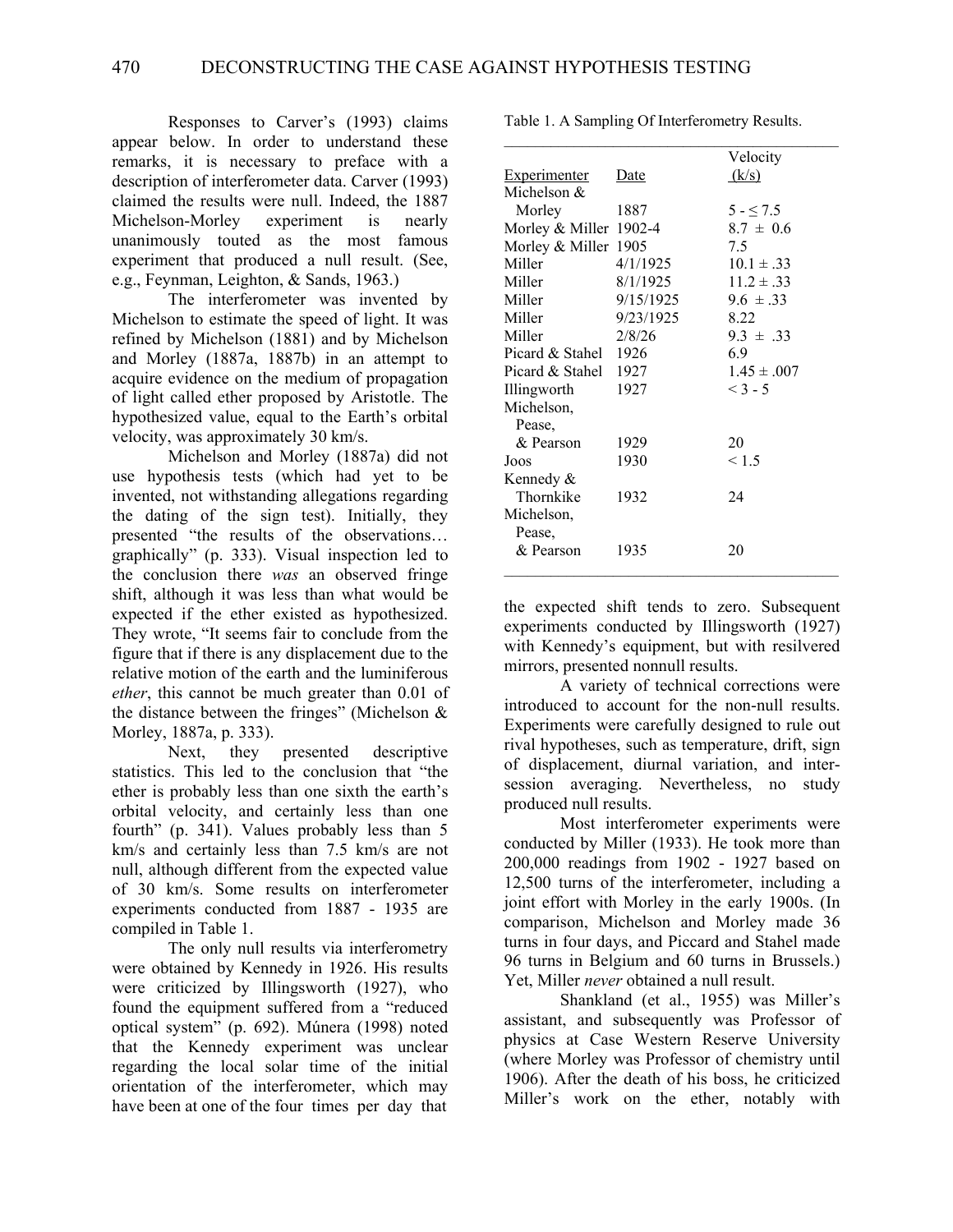assistance from Albert Einstein. DeMeo (2000, 2001) strenuously defended Miller against Shankland's criticisms. (The reader interested in the dissident literature on ether should read DeMeo, 2000, 2001; and Múnera, 1998). Later, Shankland (1973, p. 2283) cited a letter received from Einstein dated 31 August 1954:

 I thank you very much for sending me your careful study about the Miller experiments. Those experiments, conducted with so much care, merit, of course, a very careful statistical investigation. This is more so as the existence of a not trivial positive effect would affect very deeply the fundament of theoretical physics as it is presently accepted.

 You have shown convincingly that the observed effect... has nothing to do with 'ether-wind', but has to do with differences of temperature.

 Einstein's letter is instructive for many reasons. First, he believed the interferometer experiments on the ether "merit, of course, a very careful *statistical analysis*" [emphasis added]. Second, as late as the year of his death, Einstein *still* believed that the interferometer experiments were a threat to his special theory of relativity. Third, he had not updated his knowledge many years after the specter of temperature as a confounding variable was first raised. The *Cleveland Plain Dealer* (27 January 1926) published an exchange between Einstein and Miller, with the latter concluding,

 "The trouble with Prof. Einstein is that he knows nothing about my results," Dr. Miller said. "He has been saying for thirty years that the interferometer experiments in Cleveland showed negative results. We never said they gave negative results, and they did not in fact give negative results. He ought to give me credit for knowing that temperature differences would affect results. He wrote to me in November suggesting this. I am not so simple as to make no allowance for temperature."

 In his experiments in 1923, and from 1925 - 1926 at Mt. Wilson, Miller took many steps to control for the effects of temperature. The results were consistent with earlier measurements. Similarly, Miller (cited in Joos & Miller, 1934) noted, "when Morley and Miller designed their interferometer in 1904 they were fully cognizant of this... Elaborate tests have been made... especially with artificial heating, for the development of methods which would be free from this effect [of temperature]" (p. 114). The *Cleveland Plain Dealer* (27 January 1926) added, "Speaking before scientists at the University of Berlin, Einstein said the ether drift experiments [were null in the Michelson-Morley experiment but] on Mount Wilson they showed positive results", although he attributed it to temperature and altitude.

### Einstein Gambit Declined

 There were thousands of interferomic studies conducted by dozens of physicists since 1887, and in all but one experiment the results were demonstrably non-null. The only known null result was subsequently determined to be caused by a miscalibrated instrument. When the instrument was resilvered, and the experiment replicated in the same location, the results were about 4 km/s.

Carver (1993) conducted a simple analysis of variance (ANOVA) and found statistical significance ( $p < .01$ ). These results are tenable, assuming the null hypothesis was the observations did not differ from zero. Nevertheless, Carver's (1993) analysis suffers from a bewildering array of questions, such as:

- What data set was used? Was it from the noon readings, the afternoon readings, or a combination of readings? Was it from July 8<sup>th</sup>, 9<sup>th</sup>, 11<sup>th</sup>, or 12<sup>th</sup> of 1887; or perhaps some combination of days? Did it include all 36 turns of the interferometer, or some subset?
- What was the value of F?
- What were the degrees of freedom?
- Were the underlying assumptions of independence, homoscedasticity, and normality considered?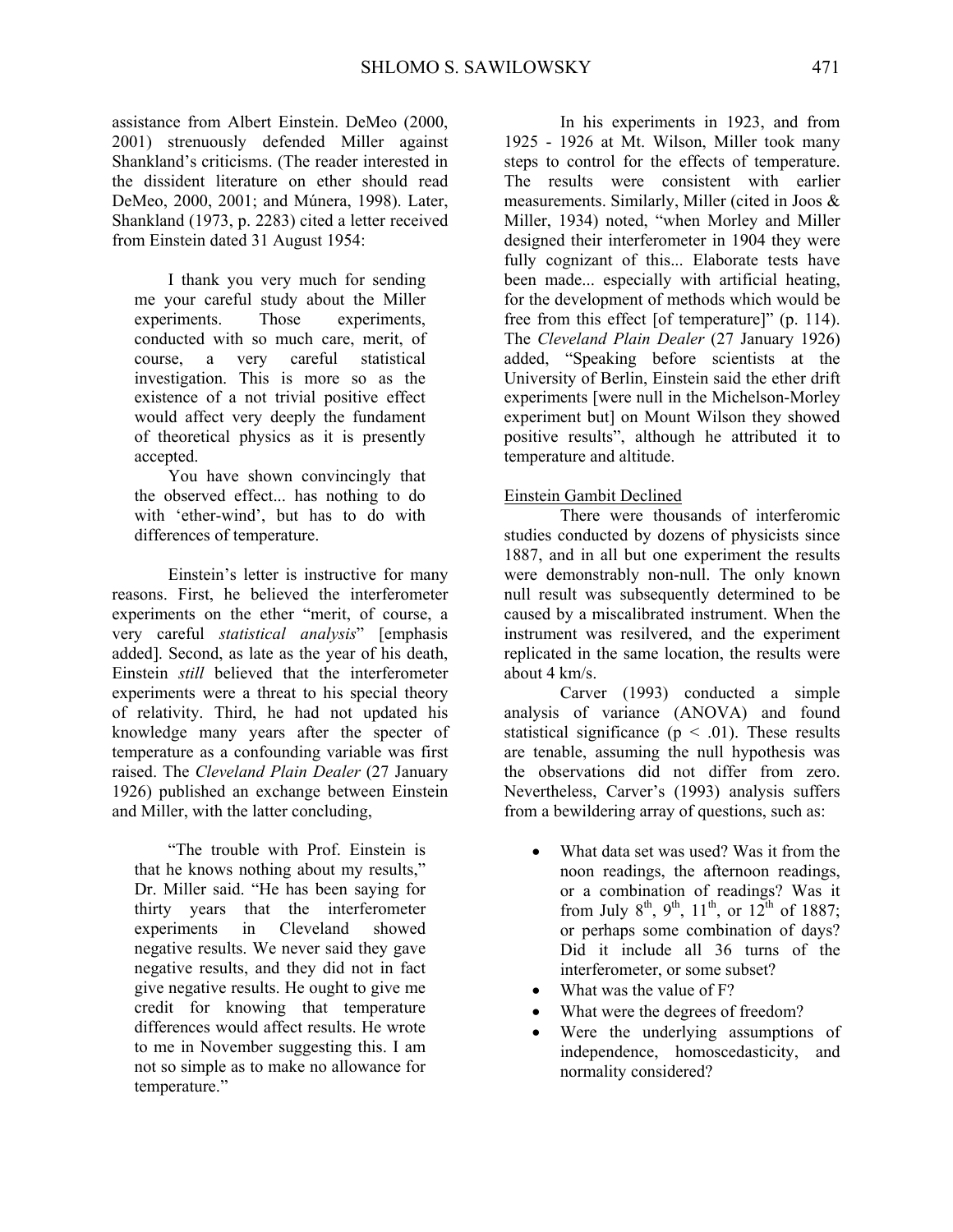- Were covariates such as diurnal variation or drift considered?
- How was intersession averaging based on different calibration curves handled?
- According to Carver's (1993) advice and recommendation, why did he fail to present summary statistics or a graphic display of the results (either prior to the ANOVA or afterwards)?

 Carver (1993) claimed that this significant result from the hypothesis test would have set Einstein back many years. This is unwarranted speculation. In his lecture in Berlin, Einstein rejected the 1887 Michelson-Morley results as being nonnull, despite the evidence contained within their descriptive statistics and graphs. Similarly, he would have ignored the outcome of a hypothesis test.

 Einstein's theory was not based on any experimental evidence. At various times throughout his career, Einstein reminisced that it was based on the principles of Maxwell and Lorentz, and he had not relied on the Michelson-Morley experiment. Holton (1969, 1988) suggested that not only did the interferometer experiments have little or no impact, but there is evidence that Einstein was unaware of the Michelson-Morley experiment prior to developing the special theory of relativity.

 Interferometer experimenters presented graphical displays, from simple scatter grams and histograms to more complex time series charts and hodograms. All pictorial representations substantiated nonzero results. Some of the latter interferometer experimenters reported standard errors. (Obviously, those who did not were remiss.) Many of the latter experimenters also reported bracketed intervals, and zero was not in them. Múnera (1998) summarized the bulk of interferometer studies with a bracketed interval, and zero was not in it. If statistical tests had been invented by 1887, it would have been easy to confirm the data were statistically significantly different from zero. Even Shankland (et al., 1955; 1973) was forced to admit this.

 Carver (1993) reported an effect size (eta squared) of .005. He concluded "if Michelson and Morley had been forced … to do a test of statistical significance, they could have

minimized its influence by reporting this effect size measure indicating that less that 1% of the variance in the speed of light was associated with its direction<sup> $\dot{v}$ </sup> (p. 289). The fallacy of his analysis is Michelson and Morley's (1887a, 1887b) experiment obtained results of 5 to 7.5 km/s. Regardless of what percent of variance it represents, how can anyone call a speed that exceeds the Earth's satellite orbital velocity "null" and "seek to minimize its influence"?

 Of paramount importance, however, *Carver (1993) tested the wrong hypothesis*. Data inspection and graphs demonstrated interferomic data did not support the static model of luminiferous ether as a medium of propagation for light. Should a hypothesis test be desired, the correct test is whether the data were statistically significantly different – not from zero – but rather, from the hypothesized value of 30 k/s.

 Carver (1993) described the process of conducting hypothesis tests prior to examining descriptive data as a corruption of the scientific method. This is a straw-person argument. Who promotes conducting hypothesis tests as a first step in the analysis of data? Who objects to examining raw data (e.g., for data entry errors, outliers), computing descriptive statistics, and inspecting graphics prior, or as a follow-up, to conducting hypothesis tests?

 Carver (1993) stated the best research articles are those that contain no hypothesis tests. This regressive approach would truly set quantitative physical, behavioral, and social science back more than a century. Reasonable people have different expectations of what constitutes a rare event vs what constitutes a common event expected by chance alone. This is true with a single study, and all the more so with many replications of a study. The debate is diminished, and possibly vanishes, with the simple agreement on a threshold (i.e., nominal alpha level) prior to conducting an experiment.

 Carver's (1993) reliance on reporting effect sizes as a panacea is naïve. Effect sizes are sensitive to their own underlying assumptions. In addition, the process of enclosing effect sizes in a bracketed interval relies on the same probabilities as does the obtained value of a hypothesis test. Carver (1993) also recommended the practice of reporting an effect size whether the hypothesis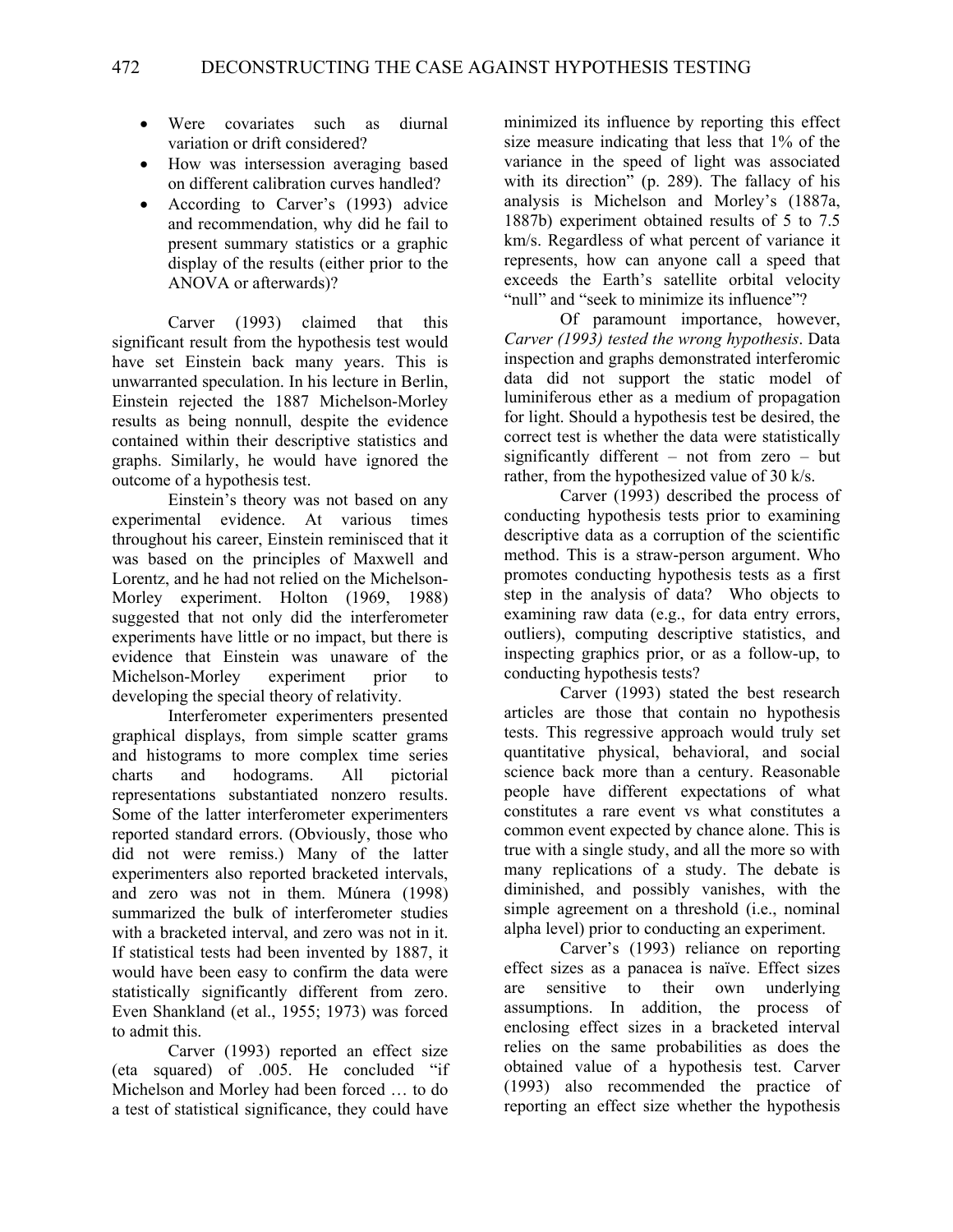test "is significant or not" (p. 288). This leads to the "trouble with trivials" problem (see e.g., Sawilowsky, 2003b, 2003c).

 Currently, it is a popular slogan among effect size enthusiasts to warn against "becoming stupid in another metric." Yet, Carver (1993) interpreted an eta squared of .005 as null to minimize the study outcome. *The experimental results Carver (1993) sought to minimize were speeds of over 16,750 miles per hour!*

The Next Generation of Arguments

 As soon as these two lines of attack against hypothesis testing falter, three more assaults are quickly proffered. This is not the place to elaborate on them, but they are parried briefly below.

 The first is to replace hypothesis testing with significance testing. P values are reported and it is left to the reader to decide if it is significant. Aside from being outside the realm of the scientific method, subjective significance testing is, in my view, a recipe for disaster (Knapp & Sawilowsky, 2001). (Note that Carver's, 1978, 1993, attack is actually against hypothesis testing, although he calls it a case against significance testing.)

 The second is to abandon the frequentist approach and conduct a Bayesian analysis. I strongly promote the method of Bayes in selecting a pinch hitter in baseball because of the plethora of informative priors. However, in the absence of definitive objective priors, a condition that pervades most of physical, behavioral, and social science, Bayesian methods are not likely to be optimal.

 The third is to abandon quantitative methodology altogether in favor of qualitative techniques. I discussed this option elsewhere (Sawilowsky, 1999). Qualitative methods should be used when the research hypothesis is qualitative, not because of some perceived limitation of a quantitative method in pursuing a quantitative research question.

### References

 Bartlett, M. S. (1936). The information available in small samples. *Proceedings of the Cambridge Philosophical Society*, *32*, 560-566.

 Bartlett, M. S. (1939). Complete simultaneous fiducial distributions, *Annals of Mathematical Statistics*, *10*, 129-138.

 Bowley, A. L. (1934). Discussion on Dr. Neyman's paper. *The Journal of the Royal Statistical Society*, *97*, 607-610.

 Carver, R. P. (1978). The case against statistical significance testing. *Harvard Educational Review*, *48*, 378-399.

 Carver, R. P. (1993). The case against statistical significance testing, revisited. *Journal of Experimental Education*, *61*(4), 287-292.

 Compton, S., & Sawilowsky, S. (2003). Do not discourage the use of p values. *Annals of Emergency Medicine*, *41*(4), p. 584.

 DeMeo, J. (2001). Dayton Miller's ether-drift experiments: A fresh look. *Infinite Energy Magazine*, *38*, 72-82.

 DeMeo, J. (2002). Dayton Miller's ether-drift experiments: A fresh look. http://www.orgonelab.org/miller.htm.

 Feynman, R. P., Leighton, R. B., & Sands, M. (1963). *The Feynman lectures on physics: Mainly mechanics, radiation, and heat*. *Vol 1*. Reading, MA: Addison-Wesley, 15-5.

 Fisher, R. A. (1930). Inverse probability. *Proceedings of the Cambridge Philosophical Society*, *26*, 528-535.

 Fisher, R. A. (1934). Discussion on Dr. Neyman's paper. *The Journal of the Royal Statistical Society*, *97*, 614-619.

 Fisher, R. A. (1935). The fiducial argument in statistical inference. *Annals of Eugenics*, *6*, 391-398.

 Fisher, R. A. (1937). On a point raised by M. S. Bartlett on fiducial probability. *Annals of Eugenics*, *7*, 370-375.

 Fisher, R. A. (1939a). The comparison of samples with possibly unequal variances. *Annal of Eugenics*, *9*, 174-180.

 Fisher, R. A. (1939b). A note on fiducial inference. *Annals of Mathematical Statistics*, *10*, 383-388.

 Jeffries, H. (1940). Note on the Behrens-Fisher formula. *Annals of Eugenics*, *10*, 48-51.

 Joos, G., & Miller, D. (1934, January 15). Letters to the Editor. *Physical Review*, *45*, 114.

 Holton, G. (1969). Einstein, Michelson, and the 'crucial' experiment. *Isis*, *60* (1969).